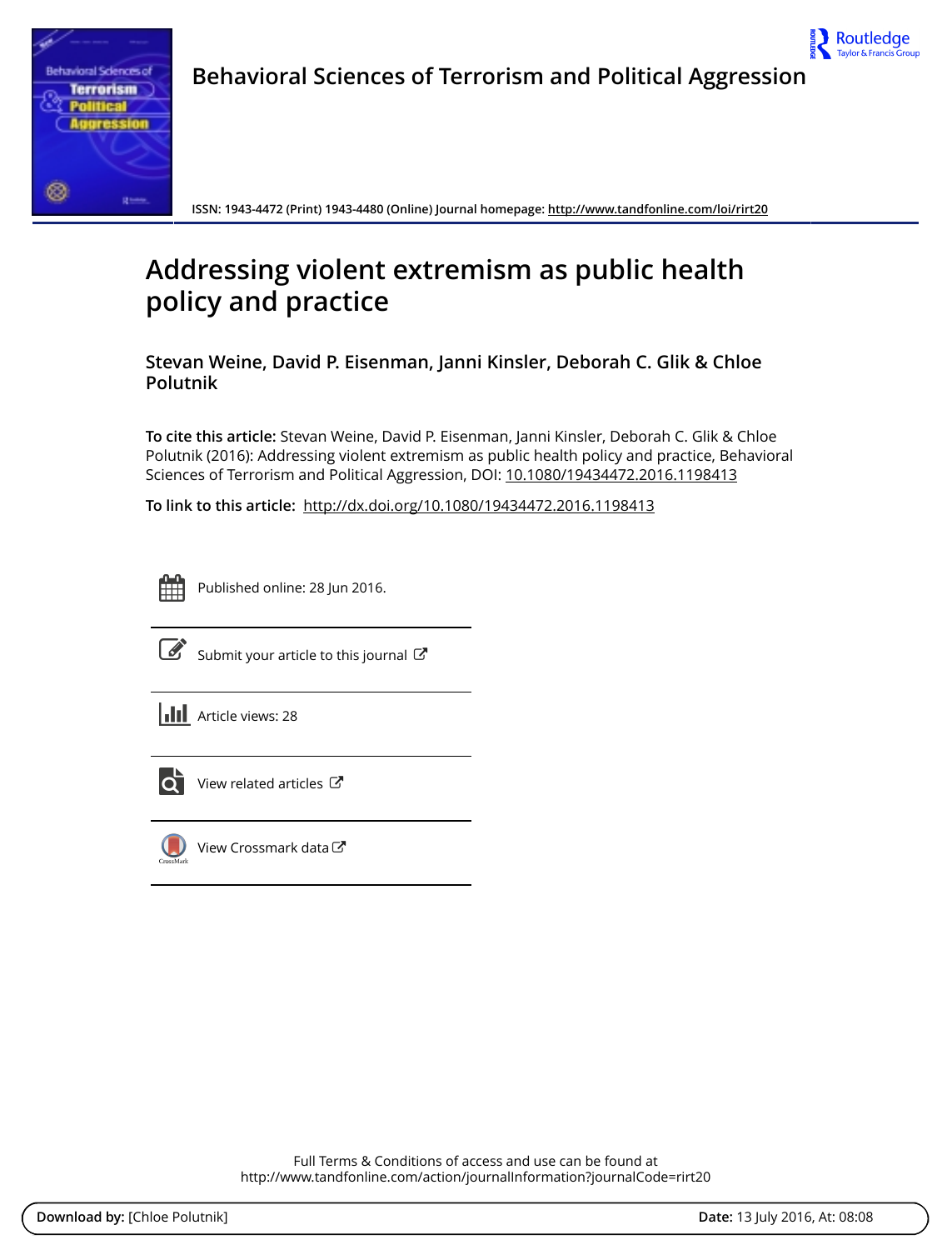# <span id="page-1-0"></span>Addressing violent extremism as public health policy and practice

Stevan Weine<sup>a</sup>, David P. Eisenman<sup>b,c</sup>, Janni Kinsler<sup>b</sup>, Deborah C. Glik<sup>c</sup> and Chloe Polutnik<sup>a</sup>

<sup>a</sup>Department of Psychiatry, College of Medicine, University of Illinois at Chicago, Chicago, IL, USA; b Department of Medicine, Division of General Internal Medicine and Health Services Research, David Geffen School of Medicine, University of California Los Angeles, Los Angeles, CA, USA; <sup>c</sup>Department of Community Health Sciences, Center for Public Health and Disasters, Fielding School of Public Health, University of California Los Angeles, Los Angeles, CA, USA

#### ABSTRACT

Addressing violent extremism could potentially benefit from new initiatives that extend beyond criminal justice and are a part of public health policy and practice. This claim is based on knowledge from prior countering violent extremism (CVE) research and on immersion with communities, practitioners, and policymakers. This knowledge indicates that to date law enforcement-centered initiatives have not generated targeted evidence-based prevention or intervention initiatives, and they have had the unintended consequence of provoking community resistance. The Center for Disease Control's Ten Essential Public Health Services is proposed as a new conceptual framework for a public health approach to addressing violent extremism which aims for policy and practice shifts. The public health approach offers opportunities for multipurpose programming, avoiding stigma, and leveraging existing public health resources. Such shifts are illustrated by discussing the CVE program being further developed in Los Angeles, California, based in part upon the public health model.

### Introduction

Violent extremism and how to best address it is not only a top national security priority (The White House, [2011](#page-14-0)), but the rise and reach of ISIS, and the 2015 and 2016 terrorist attacks in San Bernadino, California, Brussels, & Orlando, Florida have caused concerns to rise rapidly to the forefront in many US communities (Yuccas, [2015\)](#page-14-0). Violent extremism refers to, 'advocating, engaging in, preparing, or otherwise supporting ideologically motivated or justified violence to further social, economic or political objectives' (USAID, [2011](#page-13-0)).

Beginning in 2011, the Obama administration began a new national security policy initiative which has been referred to as countering violent extremism (CVE). CVE is defined as the 'use of non-coercive means to dissuade individuals or groups from mobilizing towards violence and to mitigate recruitment, support, facilitation or engagement in ideologically motivated terrorism by non-state actors in furtherance of political objectives' (Khan, [2015\)](#page-12-0). This policy initiative is outlined in the White House's Strategic

ARTICLE HISTORY Received 2 June 2016 Accepted 2 June 2016

Routledge Taylor & Francis Group

**KEYWORDS** CVE; public health; prevention

CONTACT Stevan M. Weine S [smweine@uic.edu](mailto:smweine@uic.edu) Department of Psychiatry, College of Medicine, University of Illinois at Chicago, Chicago IL 60612, USA

<sup>© 2016</sup> Society for Terrorism Research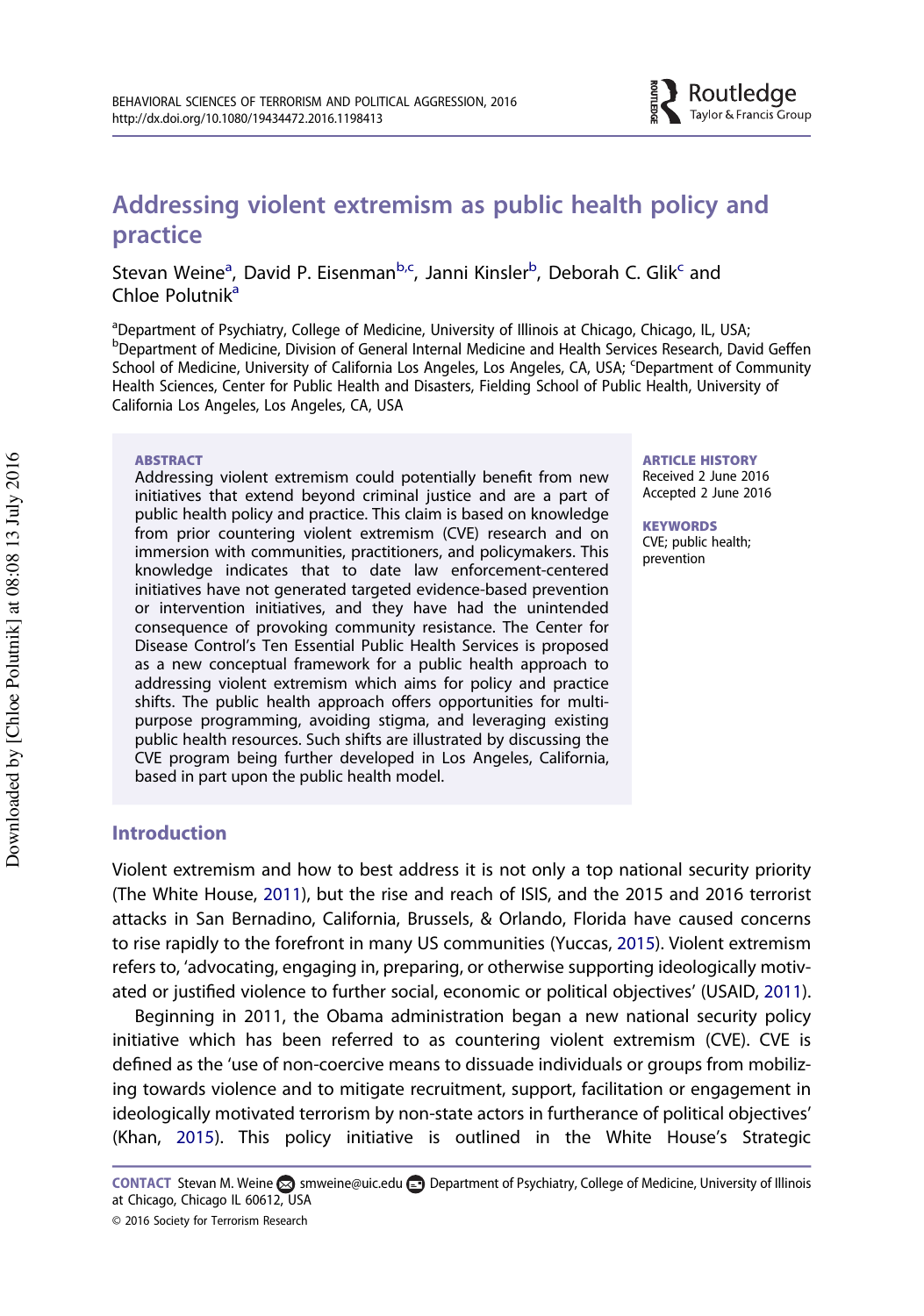<span id="page-2-0"></span>Implementation Plan (SIP) (The White House, [2011\)](#page-14-0) and culminated in the February 2015 White House Summit on Countering Violent Extremism (The White House, [2015\)](#page-14-0).

To date CVE has been predominately conducted by law enforcement and informed by criminal justice frameworks. This paper reviews some of the achievements, challenges, and limitations of CVE approaches to date, and proposes a new conceptual framework for extending beyond criminal justice and framing CVE as a part of public health policy and practice.

#### First-wave CVE

In support of the SIP, law enforcement agencies in Los Angeles, Minneapolis, and Boston have conducted engagement and partnering with communities incorporating a community policing strategy (Department of Justice [DOJ], [2015;](#page-12-0) Weine, [2015b\)](#page-14-0). Community policing develops collaborative partnerships between law enforcement and impacted communities with an emphasis upon proactive joint problem solving so as to build trust and cooperation and address the immediate conditions that give rise to public safety issues. This approach, referred to as first-wave CVE, is regarded as completely necessary in terms of establishing relationships, sharing information, and building trust (Silk, [2012\)](#page-13-0). However, its drawbacks have also become apparent as documented through research (Schanzer, Kurzman, Toliver, & Miller, [2016](#page-13-0))

We have been conducting community-based research on CVE involving qualitative interviews and observations, both in Los Angeles and Minneapolis (Weine, [2013a](#page-13-0), [2013b\)](#page-13-0). A frequently heard comment in our research interviews from community members impacted by violent extremism and law enforcement-driven responses is that there is hardly anything filling the space between a person at risk of crossing the line into terrorist activity and being investigated by the Federal Bureau of Investigations, which in the US is the law enforcement agency charged with policing terrorism (Montgomery & Koumpilova, [2016](#page-12-0)). Community members report that if one sees something suspicious or communications that suggest a risk for ideological violence, there often are not clear pathways to get advice from trusted persons in their community. They add that there are not enough programs and practitioners where the potential bystander can find others who can help them to interpret and problem solve and put a stop to activities before they become crimes. Many people report fearing calling law enforcement and as a result too often nobody gets called.

A frequently heard comment from law enforcement in our research about this first wave of CVE activities is that there are not enough community persons or programs championing CVE (Weine & Braniff, [2015](#page-14-0)). To the contrary, CVE in the US has engendered considerable grass roots opposition, especially following the 2015 White House CVE Summit (The White House, [2015\)](#page-14-0) when our research noted a surge in pushback (Weine, [2015a](#page-13-0)). While law enforcement expounds engagement, many community members often speak from a position of preferring 'disengagement' from CVE, claiming that it is a government program which conducts illegal surveillance activity by the government and stigmatizes Muslims Americans (Weine, [2015a](#page-13-0)).

#### Second-wave CVE

As Peter Romaniuk noted, 'Community engagement on CVE can yield negative unintended consequences' (Romaniuk, [2015,](#page-13-0) p. 16). For example, a key unintended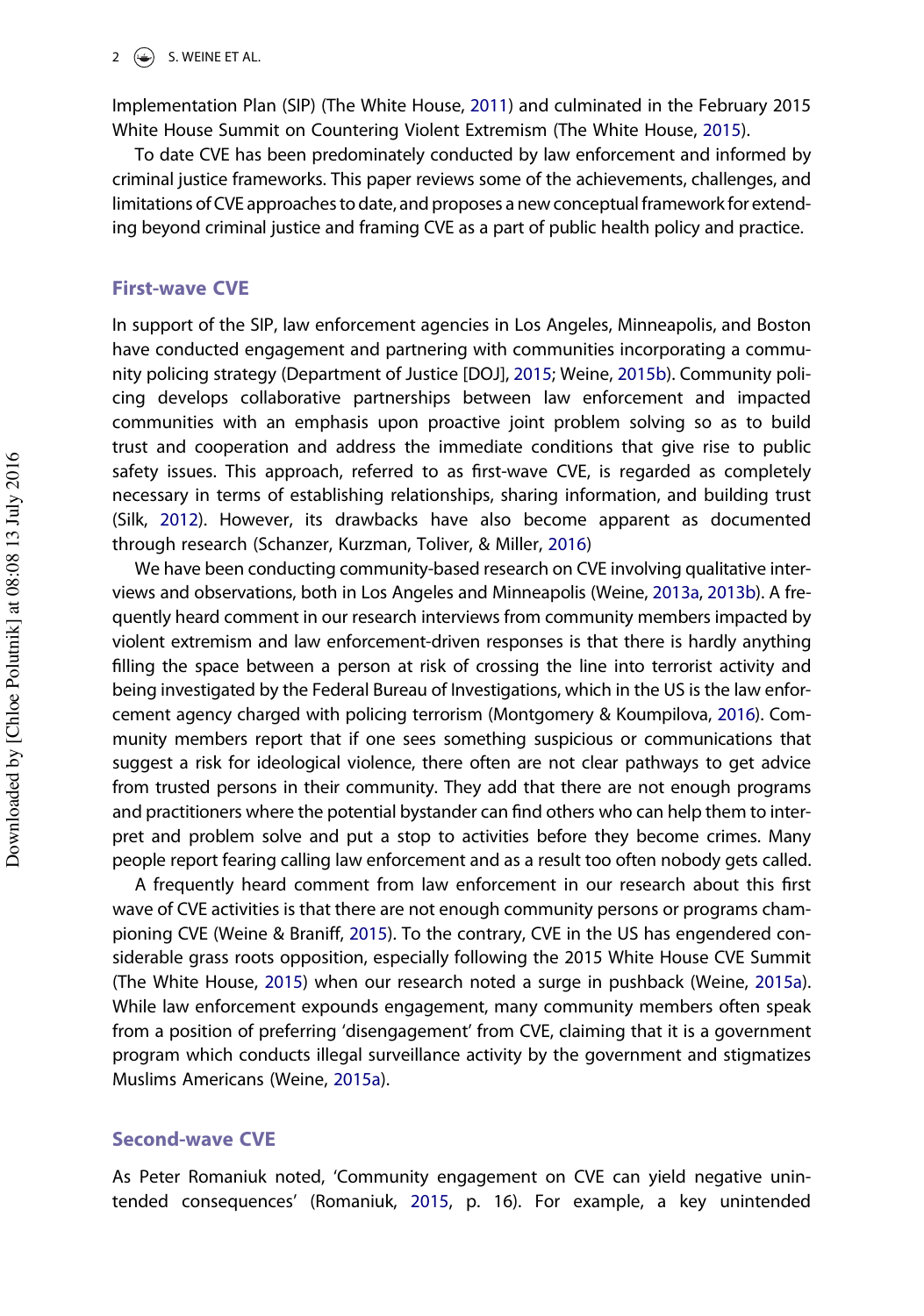<span id="page-3-0"></span>consequence of the first wave of CVE activities that emerged in both the US and UK was the stigmatization of Muslim communities. Some CVE programs were having the effect of constructing Muslims as a 'suspect community' whereas, 'They were being viewed in a homogeneous and unified in a way that other ethnic/religious communities are not' (Thomas, [2008,](#page-13-0) pp. 4–5). According to Romaniuk, for CVE to succeed it requires a second wave of new initiatives characterized by, 'integrative, broad-based state-civil society relationships in which governments and NGOs engage broadly and partner strategically' (Romaniuk, [2015](#page-13-0), p. 16). Increasingly, we found that many in both communities and law enforcement were realizing that the first wave of engagement and partnerships initiatives were just starting points and that what was especially needed were second-wave CVE activities that were less potentially stigmatizing, outcomes oriented, theoretically grounded, and feasible.

In the US, there is a call for these second-wave CVE activities to be focused more specifically on the prevention and intervention components of CVE. Prevention activities of CVE refer to programs, policies, and interventions that promote inclusion of individuals and communities at risk and engage them to diminish exposure to the causes and promoters of violence as well as reduce the progression to violence. Additionally, these strategies increase their access to support and resources promoting individual and community well-being. From the perspective of public health, this can be thought of as primary prevention, which aims to prevent disease or injury before it ever occurs (O'Connell, Boat, & Warner, [2009](#page-13-0)). Intervention activities of CVE refer to programs, policies, and interventions that serve youth and adults who are believed to be at risk of committing a violent act but are still in the pre-criminal space. This can be thought of as either or secondary prevention, which aims to reduce the impact of a disease or injury that has already occurred, or tertiary prevention which aims to soften the impact of an ongoing illness or injury that has lasting effects.

Both prevention and intervention programs need the participation of community actors. Law enforcement is constitutionally forbidden from getting involved in matters of religion and the so-called battle of ideas regarding ideology and does not have sufficient legitimacy in addressing community members, especially youth. Community-led initiatives to address violent extremism, such as the Muslim Public Affairs Council's Safe Spaces, exemplify what is needed (Muslim Public Affairs Council [MPAC], [2014](#page-13-0)). When conducting second-wave prevention and intervention CVE activities, communities do not just need a seat at the table, which we found is the mantra of engagement, rather according to community advocates, they need to build their own tables and then under certain circumstances invite law enforcement to take a seat (Weine & Braniff, [2015](#page-14-0)).

Another matter of concern identified in our research is that violent extremism often is not in the top tier of needs typically identified by community members (Weine, [2015a](#page-13-0)). Thus, policies and programs are being called upon to not only address violent extremism, but also to address the stated priorities of communities regarding promoting and protecting their well-being and health. This includes addressing a range of problems linked to youth development, for example, drugs, suicide, mental health, gangs, trafficking, hate crimes, domestic violence, and education. In the US, examples of such more broadly conceived community programs can be found in the Montgomery County Model, Life after Hate, as well as Safe Spaces (LAH, [2009](#page-12-0); MPAC, [2014](#page-13-0); World Organization for Resource Development and Education [WORDE], [2015](#page-14-0)). Each of these programs embeds addressing violent extremism alongside other issues of targeted violence and other threats to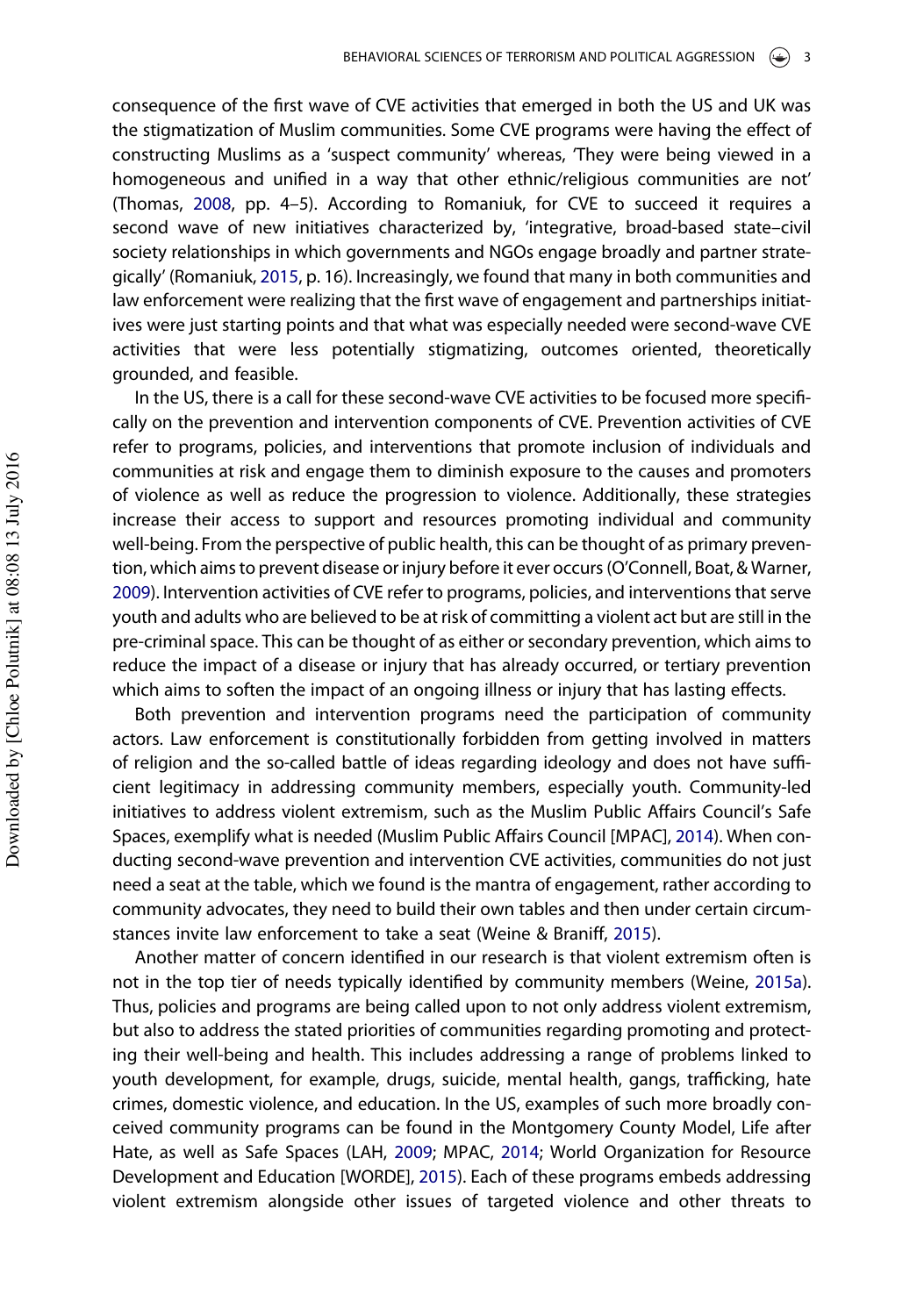#### <span id="page-4-0"></span> $4 \quad \circledast$  S. WEINE ET AL.

community well-being. However, understandably with this broader range of issues comes the concern that CVE initiatives could potentially lose their focus and become so diffuse as to diminish their potential effectiveness. Whether or not this is true has yet to be evaluated, but should be.

CVE has been commonly perceived by civil rights organizations and some community members as being a government program that is taking away people's freedoms, as documented in our research interviews (Weine, [2015a\)](#page-13-0). Part of the problem has been that CVE policymakers and practitioners do not presently have adequate ways of framing their mission more broadly. Consequently, they are vulnerable to attacks from community and civil liberties advocates who see in CVE nothing beneficial and only harm to their communities (Osman, [2013](#page-13-0)). Community members have reported that they do not want their relationship with government to become even more securitized, or do not want to become more stigmatized as a suspect community. They protest CVE efforts because they regard them as a law enforcement-driven activity.

Merely calling CVE by different terms will not remedy the perceived problems. What is needed to more fully develop second-wave CVE is an entirely different way to frame programs addressing the prevention of violent extremism and violent acts it promotes. This can be done by drawing upon public health approaches.

# Public health

CVE community programs need not be framed by criminal justice, which has been the dominant approach thus far, but instead could be framed through a public health framework. According to the World Health Organization,

public health refers to all organized measures (whether public or private) to prevent disease, promote health, and prolong life among the population as a whole. Its activities aim to provide conditions in which people can be healthy and focus on entire populations, not on individual patients or diseases. Thus, public health is concerned with the total system and not only the eradication of a particular disease. (World Health Organization [WHO], [2016](#page-14-0))

Though often associated with preventing epidemics and the spread of disease, public health concerns also include protecting against environmental hazards, preventing injuries, promoting and encouraging healthy behaviors and environments, responding to disasters and assisting communities in recovery, and assuring the quality and accessibility of health services (Atrash & Carpentier, [2012;](#page-12-0) Powell, Hanfling, & Gostin, [2012](#page-13-0)). Public health involves diverse disciplines relevant to CVE such as psychiatry, psychology, sociology, communications, education, and public policy. Public health professionals carry out their work through many relevant approaches too, including developing and implementing community-based programs, administering services, conducting research and evaluation, and recommending policies. All these characteristics make public health a potential framework for understanding the multiple aspects of violent extremism (vs. just looking at it from a single perspective). Despite some prior calls for greater public health involvement in CVE (Bhui, Hicks, Lashley, & Jones, [2012](#page-12-0)), and a growing movement in the US which frames violence prevention and intervention from a public health point of view (Ritter, [2009](#page-13-0)), public health has heretofore not played a significant role in the program planning or discourse on CVE.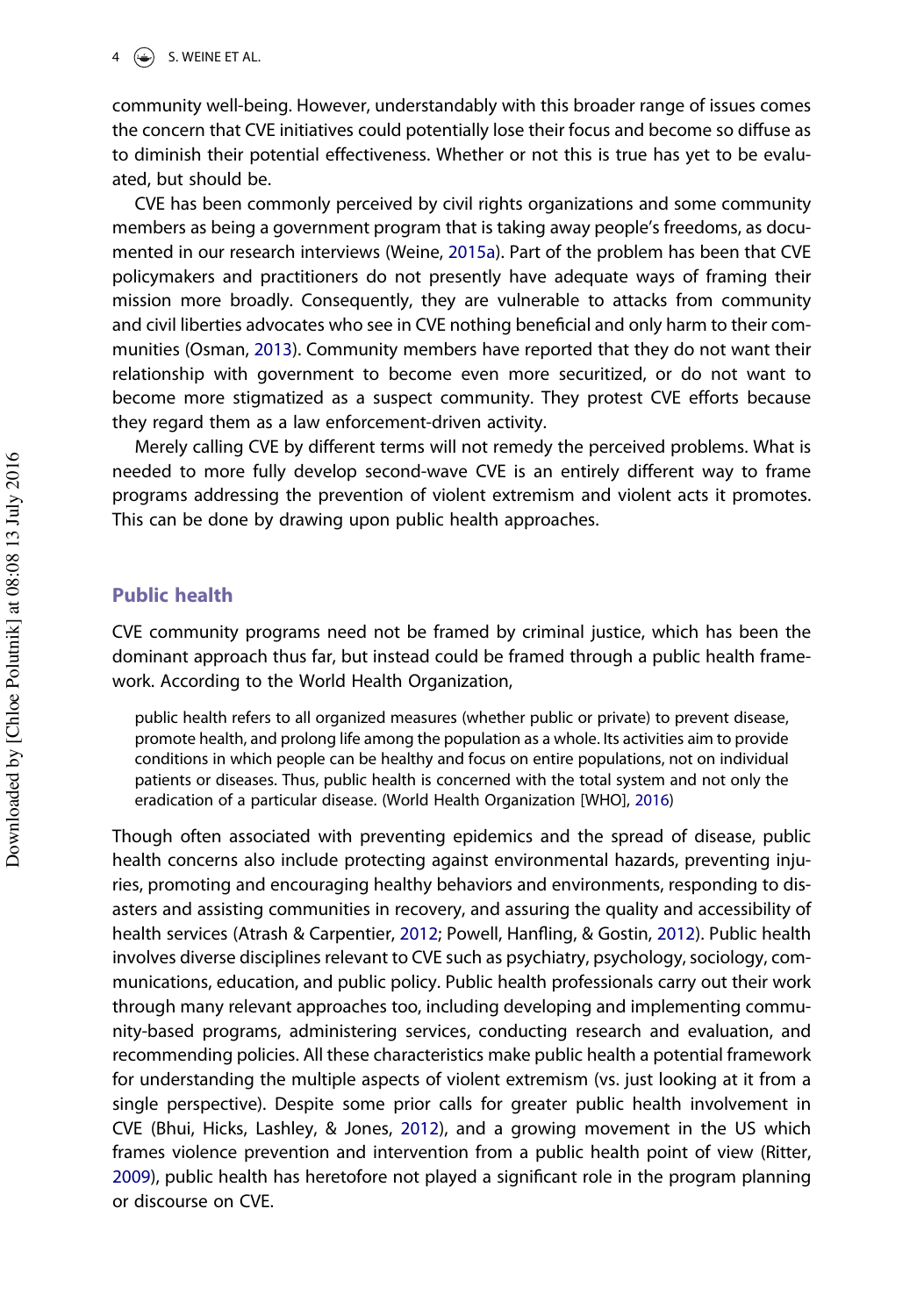<span id="page-5-0"></span>Generally policies and practices in public health, especially those undertaken at the level of community, are effective if there is an adequate definition of the problem and the identified causes of the problem vis a vis a specific target population that then guides the prevention and intervention planning. Preventive interventions then are conceived as being linked to a very precise understanding of risk and protective factors, which are targeted for change. These may include social, familial, personal, organizational, and structural factors. The more specific the factors identified, the more can be achieved. In the CVE field, what is presently lacking is an evidence base that points clearly to risk and protective factors which could drive public health program planning. Our prior research among Somali Americans identified risk and protective factors through ethnographic research (Weine & Ahmed, [2012](#page-14-0)). Our findings described how risk could be understood not just individually, but as a property of the community and family. We looked at risk from the vantage point of the opportunity structure which is defined as opportunities for behavior that are provided by a given social context. We identified a total of 37 risk factors which were present at the levels of global, state societal, community, and family and youth. However, it is important to note that there has yet to be a statistical evaluation of these factors from this earlier study.

One risk factor that emerged from our findings and was cited by community members is lack of access to social and mental health services. Another risk factor is the possible overlap between radicalization to violence and mental health/psychosocial troubles (Bhui, Everitt, & Jones, [2014\)](#page-12-0). The latter risk has been given new attention in several recent studies. For example, Paul Gill found that 32% of lone wolves were diagnosed with mental illness, and Pete Simi, Anton Weenik, and Mark Hamm have demonstrated similar findings in other groups (Corner & Gill, [2015](#page-12-0); Hamm & Spaaij, [2015](#page-12-0); Simi, [2015](#page-13-0); Weenink, [2015\)](#page-13-0). Taken together, these risk factors would argue for a prevention strategy that aimed to promote earlier identification of persons with mental health problems, decrease stigma around mental health help seeking, facilitate access to mental health services, and also offer a diversion program for persons with mental health problems who are heading toward criminality, but have not yet committed a crime, such as has been done in juvenile justice (Weine & Ellis, [2015\)](#page-14-0).

Framing CVE community programming as a public health intervention might also allow prevention and intervention programs to access new resources, as part of public health programs. Community safety is vital to public health as well as law enforcement. It could also help in terms of embedding programs in existing structures that are integrated into community life (e.g. community organizing and strengthening), rather than to add new structures that either are or just appear to be a part of the security apparatus. One example is the UK's notion of safeguarding, which refers to efforts to promote and protect the health of children and adults, and is recognized as a responsibility of public health and mental health practitioners (HM Group, [2015](#page-12-0)).

Moving CVE into a public health framework is different from finding roles for public health as a profession. Each community and jurisdiction should find its own leadership as it develops and CVE initiatives may come from faith-based, civic engagement, mental health, social services or other sectors – not necessarily from public health. But public health as a framework is often applied by other sectors with or without actual public health professional involvement.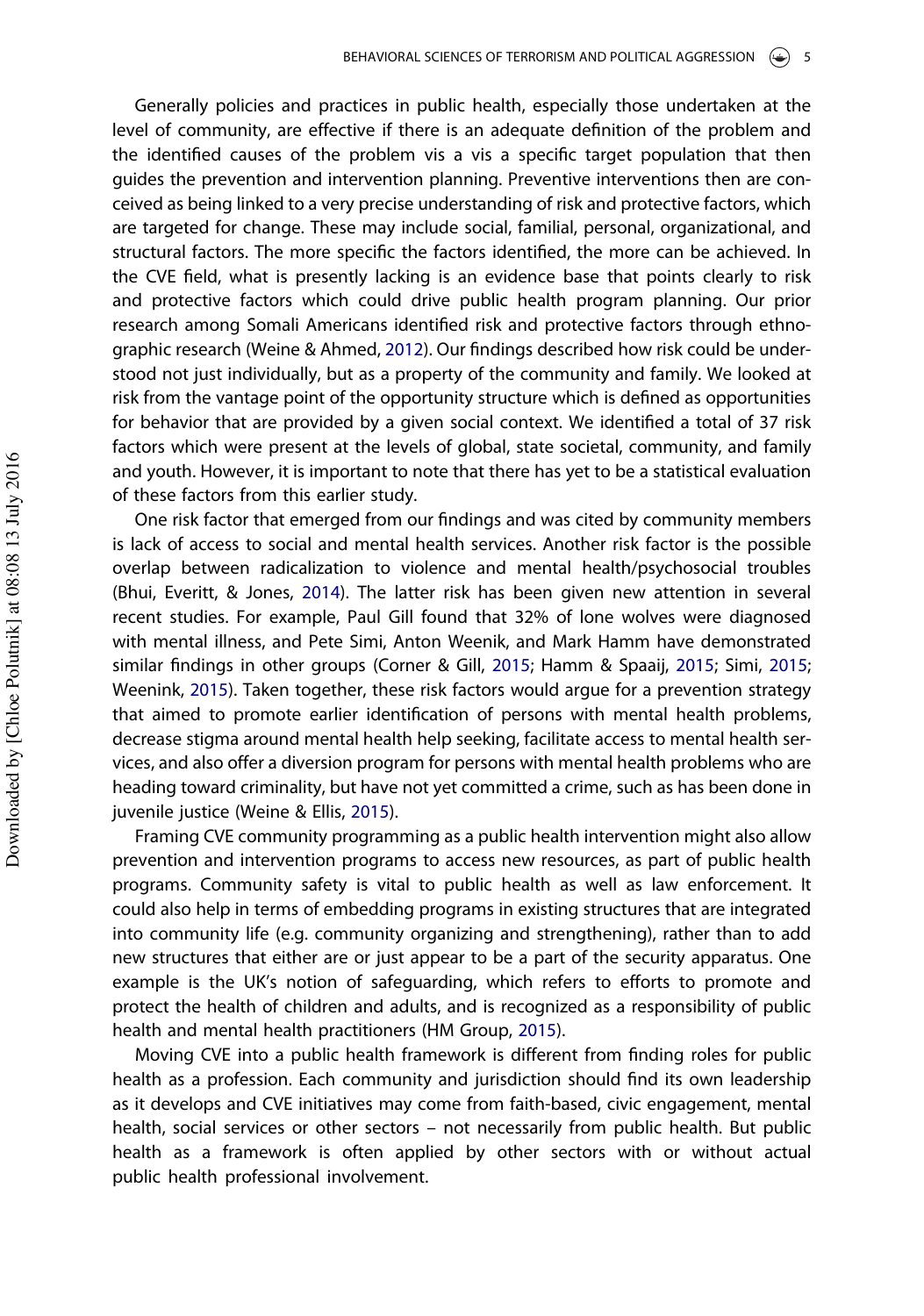<span id="page-6-0"></span> $6 \quad \circled{\bigodot}$  S. WEINE ET AL.

#### Table 1. U.S. CDC Ten Essential Public Health Services.

CDC states that public health policies and practices should:

- 1 Monitor health status to identify and solve community health problems
- 2 Diagnose and investigate health problems and health hazards in the community
- 3 Inform, educate, and empower people about health issues
- 4 Mobilize community partnerships and action to identify and solve health problems
- 5 Develop policies and plans that support individual and community health efforts
- 6 Enforce laws and regulations that protect health and ensure safety
- 7 Link people to needed personal health services and assure the provision of health care when otherwise unavailable
- 8 Assure competent public and personal health care workforce
- 9 Evaluate effectiveness, accessibility, and quality of personal and population-based health services
- 10 Research for new insights and innovative solutions to health problems

The public health framework also uses theory (mostly socio-behavioral) to help researchers better understand the nature of the health issues being studied, and is essential to the development of programs and evaluations. Some examples of socio-behavioral theories that have been used in violence prevention research include opportunity structure theory, which refers to the fact that the opportunities available to individuals in a society or institution are shaped by the social organization and structure of that entity (Cloward & Ohlin, [2013\)](#page-12-0); resilience theory, which examines an individual's or group's ability to adapt to stress and adversity (Yates & Masten, [2004](#page-14-0)); and socio-ecological models which look at the interrelations between individuals and their environments and conceptualize that environment at multiple levels (Bronfenbrenner, [1988](#page-12-0); Stokols, [1992](#page-13-0), [1996;](#page-13-0) Stokols, Lejano, & Hipp, [2013](#page-13-0)).

As a framework for rethinking CVE in terms of public health, we turn to the US Center for Disease Control and Prevention (CDC) 'Ten Essential Public Health Services' which describe the public health responsibilities that all communities should undertake (CDC, [2010\)](#page-12-0) (see Table 1).

These were initially developed in as part of President Clinton's 1994 healthcare reform efforts, so as to explain what public health is and link its performance to outcomes. It was followed up by multiple first of their kind research efforts that measured how well agencies were providing these public health services. Our hope is that the 'Ten Essential Public Health Services' could help the CVE field move in a similar direction.

#### Addressing violent extremism as public health

In this section, we will explain how the Ten Essential Public Health Services can be used to guide specific tasks with respect to addressing violence extremism. We will do so by drawing from our experiences conducting a US Department of Homeland Securityfunded evaluation of the CVE initiative in the greater metropolitan Los Angeles area (ICG, [2015\)](#page-12-0). This effort first involved a formative evaluation in which the 'Ten Essential Public Health Services' policy and practice framework was applied to addressing violent extremism. The ongoing discussions of the formative evaluation with primary stakeholders helped us to elaborate in practical terms how the Ten Essential Public Health Services could facilitate the further development of CVE as a part of public health policy and practice, in Los Angeles or beyond. This is illustrated in [Table 2](#page-7-0) and further explained in the summaries below.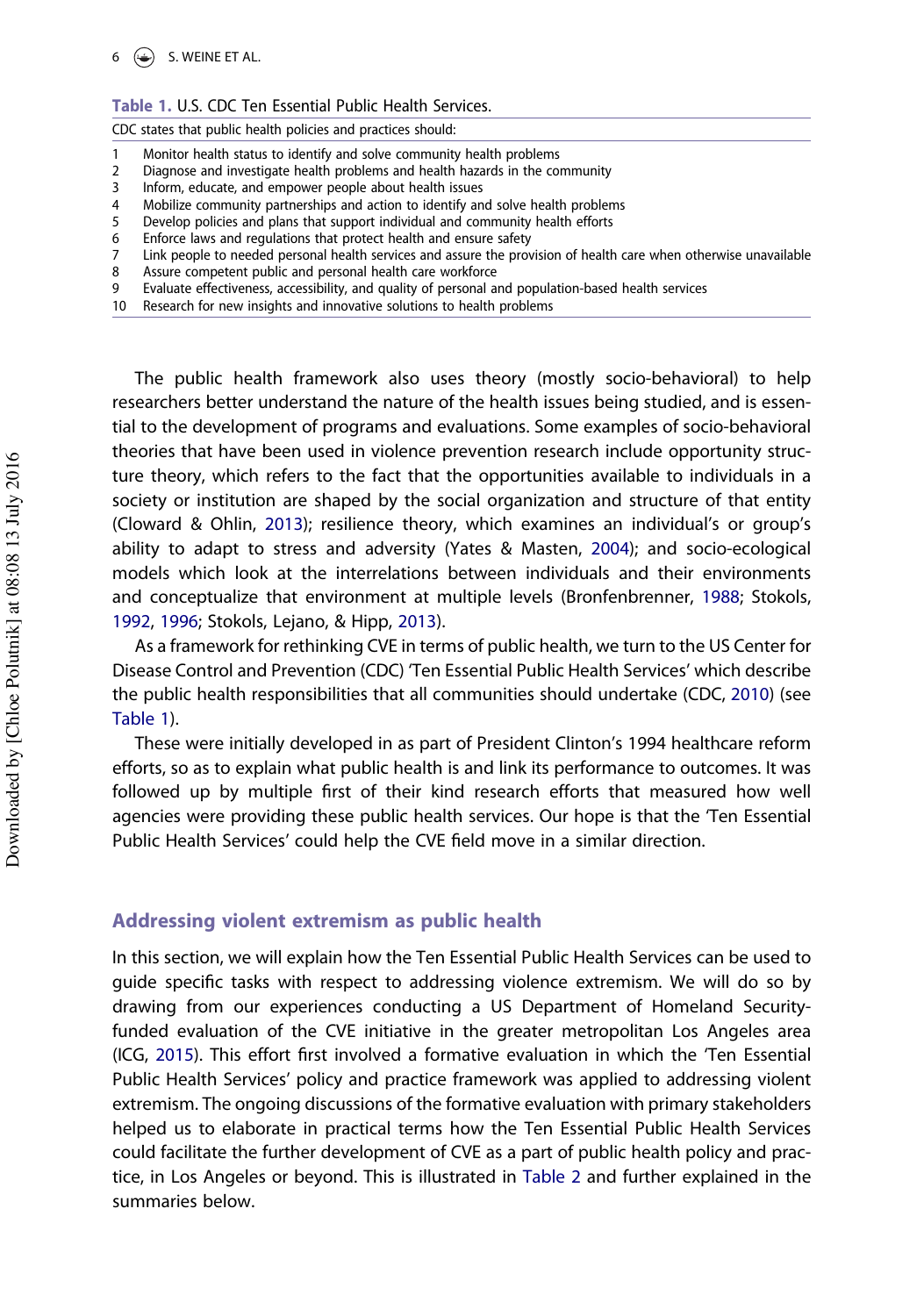| Public health questions that can drive | Addressing violent extremism activities                                                                              |
|----------------------------------------|----------------------------------------------------------------------------------------------------------------------|
| activities                             | (select examples)                                                                                                    |
| What is going on in our communities    | Conduct assessments to see if local resources                                                                        |
| with respect to health?                | match CVE needs                                                                                                      |
| Are we prepared to respond to health   | Share information on newly emerging                                                                                  |
| threats?                               | threats                                                                                                              |
| How do we keep our communities         | Convene workshops and trainings for                                                                                  |
| informed about health?                 | professionals in relevant settings                                                                                   |
| How well do we really get people and   | Develop a coalition of partners to help                                                                              |
| organizations engaged in health?       | sectors integrate CVE into existing activities                                                                       |
| How effective are we in planning and   | Directly involve public health and mental                                                                            |
| setting health policies?               | health policymakers in CVE policymaking                                                                              |
| When we enforce health regulations are | Review, evaluate, revise CVE related law and                                                                         |
| we up-to-date, technically, competent, | policies to quard against civil liberties                                                                            |
| fair and effective?                    | violations                                                                                                           |
| Are people receiving the medical care  | Provide access to a culturally competent                                                                             |
| they need?                             | system of care for interventions                                                                                     |
| Do we have a competent public health   | Design and evaluate trainings for public                                                                             |
| staff?                                 | health staff on VE                                                                                                   |
| Are our programs doing any good?       | Conduct evaluations to show if programs<br>work and to direct resource allocation for<br>prevention and intervention |
| Are we discovering new ways to get the | Conduct research to identify innovative ways                                                                         |
| job done?                              | of conducting prevention or intervention                                                                             |
|                                        |                                                                                                                      |

<span id="page-7-0"></span>Table 2. Public health functions and addressing violent extremism activities.

(1) Monitoring health. Policymakers, practitioners, and community members have called for accurate and timely assessments of the risks, assets, and resources in communities with respect to violent extremism. They complained that much of the available information has been undisclosed because of security concerns, and called for greater transparency and access to information. Violent extremism risk and protective factors may overlap with factors in other areas of public health concern, such as those in community health, resilience, and violence prevention. According to the Public Health Agency of Canada, many of the determinants of health overlap with posited risk factors for violent extremism, including income and social status, social support networks, education, employment/working conditions, social environments, coping skills, healthy child development, health services, and culture (Public Health Agency of Canada, [2012\)](#page-13-0). Many of the protective factors posited to mitigate against violent extremism could be the same factors that allow communities to withstand stresses and sustain healthy behaviors in the face of adversity, such as social cohesion, economic stability, and access to health care. Perceived discrimination, social isolation, and trust in government are often measured in public health surveillance surveys. Therefore, CVE efforts might find relevant data in these health surveillance surveys while, as research improves to understand the relevant risk and protective factors for violent extremism these surveys will become more useful to CVE programming. Other activities under this function, aside from assessing health status, might include conducting a resource assessment to see if existing resources fit the local CVE issues, building connections between CVE and other community and population-level data collection efforts, and creating mechanisms to share data across health and social service agencies and programs.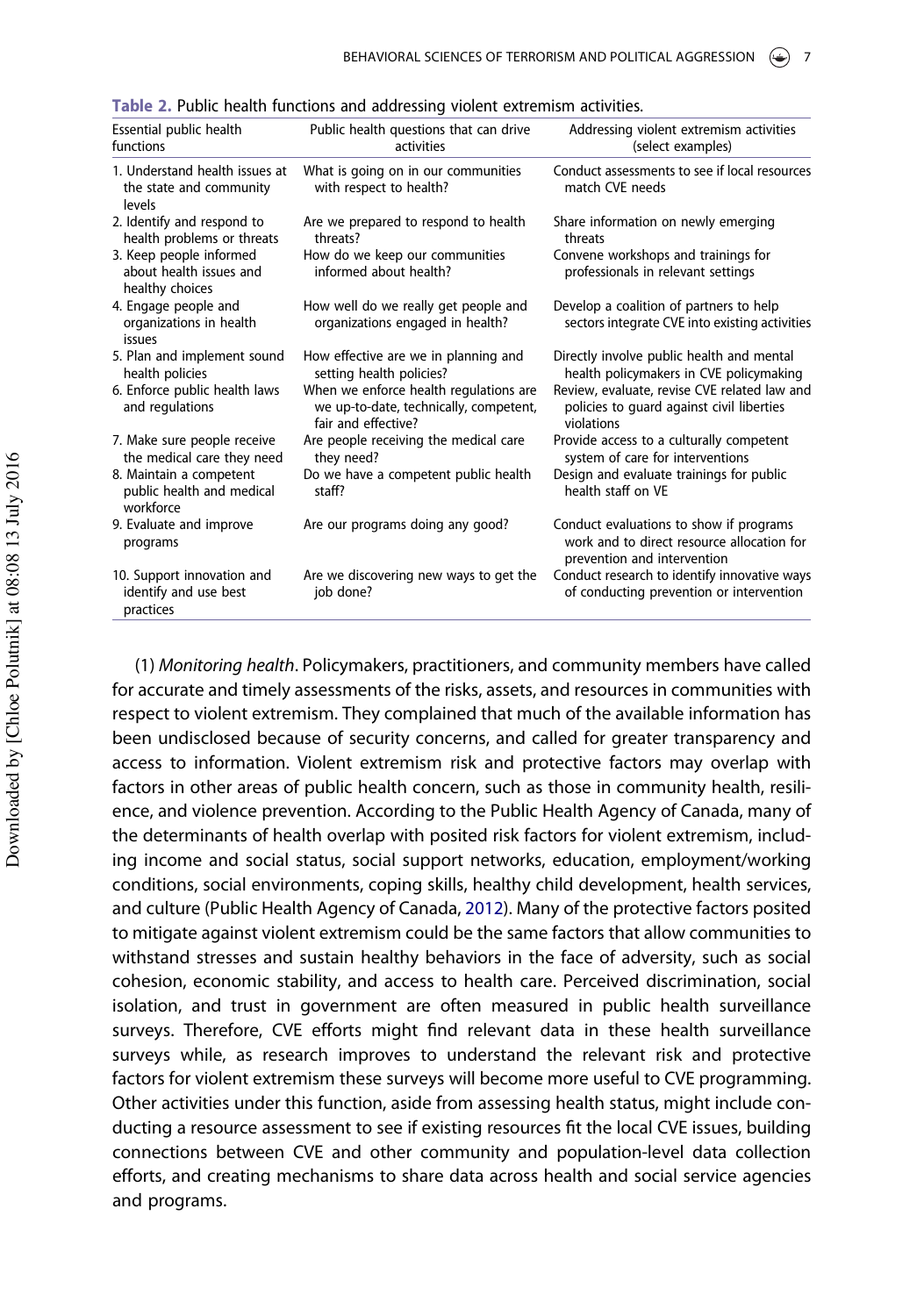<span id="page-8-0"></span> $\circledast$  S. WEINE ET AL.

(2) Diagnosing and investigating. A significant consensus of policymakers and practitioners have called for developing community-based capacities that proactively address those vulnerable to violent extremism in the pre-criminal space through mental health and psychosocial programming, rather than waiting for them to cross the line, or involving them in sting operations that take them in a direction where they never would have dreamed of going. These capacity-building efforts target the period before persons are radicalized though still may have sympathetic opinions toward violent extremist ideas or groups without being directly involved. Public health activities under this function could include timely gathering and sharing of information on newly emerging violent extremism issues in communities and participating on committees addressing violent extremism and related issues. Even more fundamental would be accurately diagnosing violent extremism in the first place, including coming up with definitions and behavioral criteria that are measurable.

(3) Informing, educating and empowering. In environments where rumor and misinformation often prevail, a top priority should be educating the public about how addressing violent extremism is part of building healthy communities. A public health approach that addresses violent extremism within the wider reaches of violence prevention provides an opportunity for engaging community members, reaching a broader audience, normalizing the concern, and destigmatizing high-risk populations. Empowering communities through participatory planning of CVE programs and supporting them to assume responsibility for their efforts are needed to build successful programs. Public health educational expertise can contribute to trainings, workshops, and resource development to professionals who work in relevant settings. Conducting media campaigns that raise the visibility of the issue as one for communities to address may be relevant. Equally important is using communications sciences to make sure messages do not stigamatize (Glik, [2007\)](#page-12-0).

(4) Mobilizing community partnerships. An emerging consensus is that an intervention program for violent extremism should involve a core group which develops and partners with a broader network of mental health, public health, and education professionals, and other community advocates so as to facilitate help seeking and referrals and to insure that services are relevant to the population needs. Community partnerships in public health, at their best, are more than simply bringing representative voices to the table. They recognize the breadth of stakeholders contributing to community health from social and health services to private business and media. They entail an integrated approach with active, bi-directional communications between the government agencies and the community partners engaged in collaborative action. Partnerships strengthen the way that non-governmental and community organizations and government (e.g. local public health departments) work together to identify strategies and resources, helping sectors integrate CVE into their activities, and working as teams to develop an integrated prevention and intervention plan, clear roles, and responsibilities for each stakeholder. From the public health perspective, enhancing organizational partnerships extends beyond increasing and enhancing the linkages and collaborations between government and non-governmental organizations; a public health approach encompasses improving partnerships between NGOs in the community irrespective of governmental involvement. Public health professionals can also teach community leaders how to develop and sustain collaborations and to obtain additional resources from external funders and grants.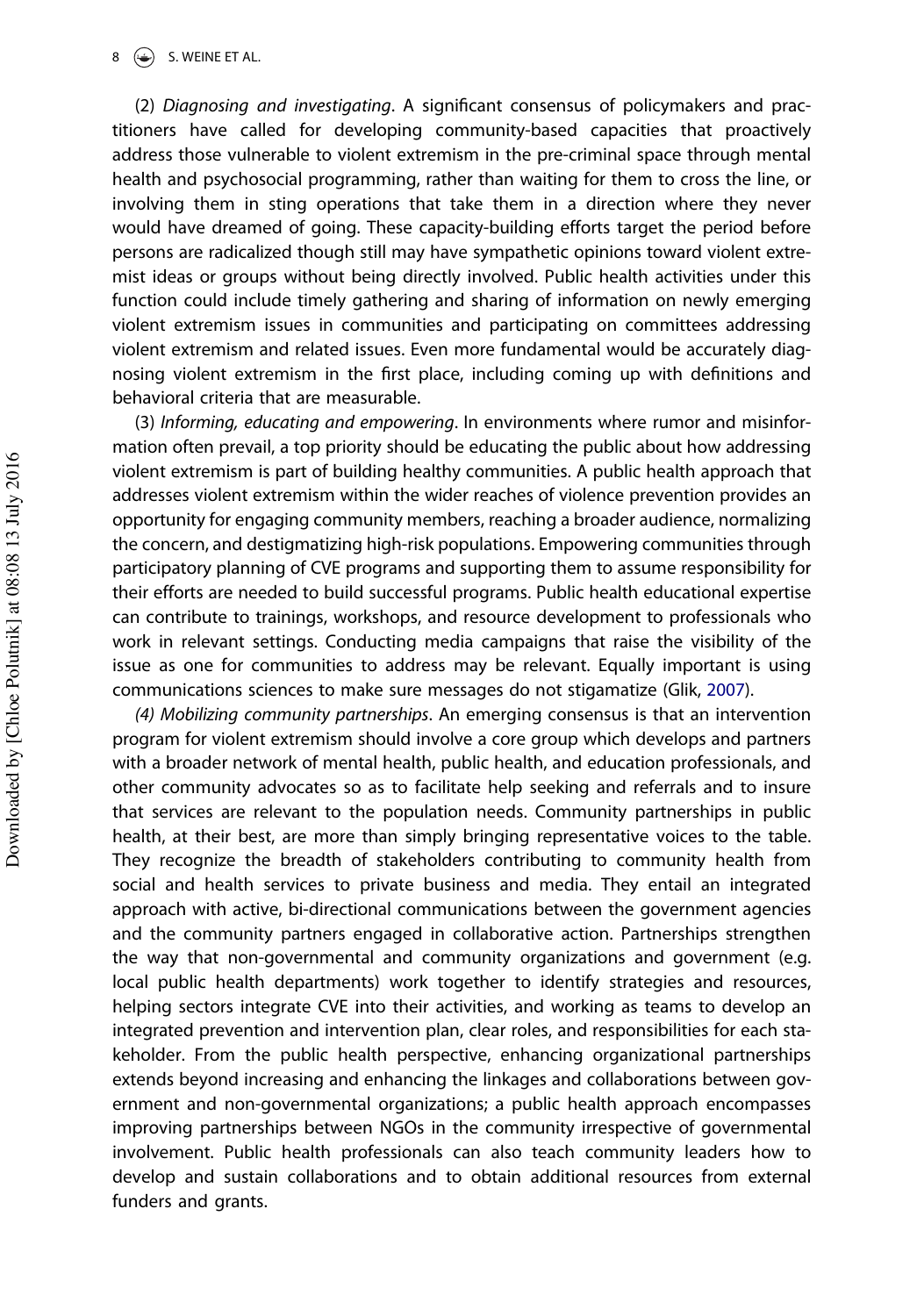(5) Developing policies. The building of programs to address violent extremism requires revisions to the policy framework that move violent extremism reduction programs away exclusive dependence on law enforcement and closer to mental health, education, youth development and other human services. This requires direct involvement of policymakers from these other sectors, who heretofore have not played significant roles in CVE policymaking.

(6) Enforcing laws that protect. New intervention programs must operate within the law, which for example, prohibits law enforcement and other government agencies from getting involved in religion and ideology, and instead is focused on relevant behaviors, not identity. Public health practitioners can review laws and policies for their impact on discrimination as well as advocate against such practices, and for protecting civil liberties and diminishing stigmatization.

(7) Linking to/providing care. An intervention program should intend to, as part of its charge, identifying those who need or want mental health care and social services, and finding ways to refer them to service providers. Public health can provide guidance on the systematic issues well known to impede or facilitate access to mental health and social services. For instance, intervention programs should identify and address barriers to utilization such as stigma, cost, cultural and language competency, transportation, and child care. They can also address funding by assisting community services in seeking funding, notifying them of funding opportunities, and even funding some programs.

(8) Assuring competent workforce. The existing public health, mental health, social service, and education workforce is not adequately trained in matters of violent extremism or even violence reduction more generally. Thus it is necessary to design appropriate initial and ongoing training and supervision to upgrade their capacities and skills. This also calls for evaluation that feeds back into quality improvement and thus ensures ongoing learning and developing leaders and practitioners in the field.

(9) Evaluating. Rigorous evaluation of programming is a staple of public health and evaluating extant and future programs that are intended to prevent violent extremism or modify suspected risk factors for violence is just as critical. The US Department of Homeland Security has funded a program evaluation of the Los Angeles initiative which is being conducted with public health strategies, and local policymakers and practitioners are currently collaborating to design an intervention capacities that are fully evaluable by having measureable outcomes. However, having measureable outcomes depends on specification of the risk or protective factors that need to be changed: thus for example, regarding protective factors, increasing referrals to and utilization of mental health services for at-risk people would be evaluable. This can be achieved through building a logic model based upon socio-behavioral theory that shows the intended relationships between inputs, activities, outputs, and outcomes for the newly developed targeted program. This logic model can be used by the evaluators and interveners to create measures and hypotheses for the future CVE intervention study. Public health evaluators can also assist by conducting trainings on program evaluation, distributing program evaluation results to practitioners locally and nationally, and emphasizing the critical value of evaluation in all programs. Evaluation should be part of a quality improvement cycle and, as lessons accumulate, should be provided to policymakers responsible for allocating resources.

(10) Researching. Current program development and evaluation are drawing upon prior and ongoing research on violent extremism and CVE. One example is research which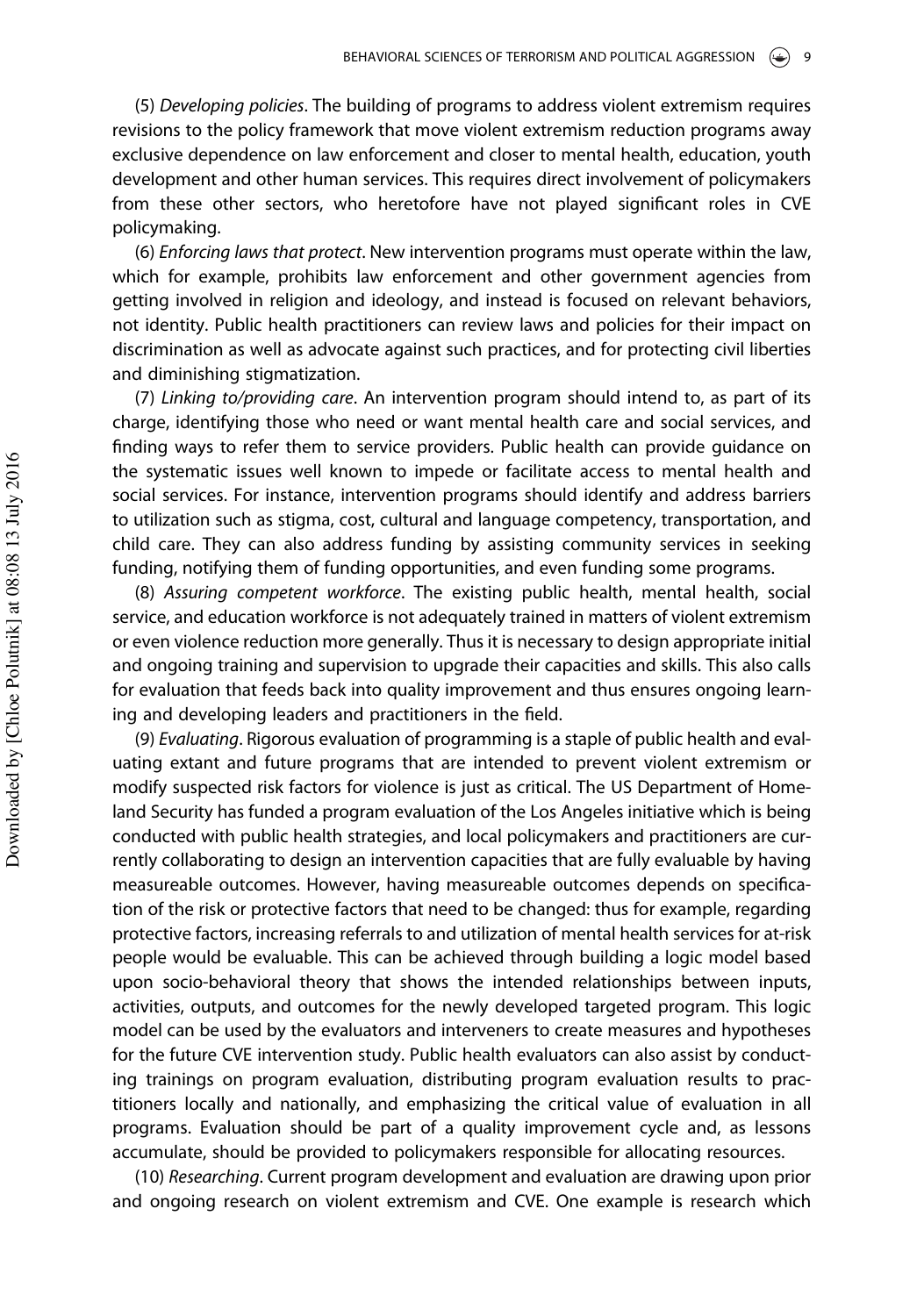<span id="page-10-0"></span>10  $\left(\frac{1}{2}\right)$  S. WEINE ET AL.

demonstrated a high rate of psychosocial problems and mental health issues in some violent extremists (Corner & Gill, [2015;](#page-12-0) Hamm & Spaaij, [2015;](#page-12-0) Simi, [2015](#page-13-0); Weenink, [2015](#page-13-0)). Another example is the research on risk assessment models (Douglas & Skeem, [2005](#page-12-0); Reddy et al., [2001](#page-13-0); Skeem & Monahan, [2011\)](#page-13-0). Public health programs often include leadership and contributions from multiple academic partners. Partnering between practitioners and academics is common in public health departments where their work is viewed as the application of public health sciences. In time, health services research questions should be asked of CVE programs, given that CVE programs will likely include service provision. This could help to further frame the CVE research focuses on service provision and its outcomes. Thus at the community level this entails developing research methods to assess the degree to which such services are available, the quality of those services, and the levels at which at risk populations use them.

#### Conclusions

Addressing violent extremism requires significant new initiatives that extend beyond criminal justice and are a part of public health policy and practice. The Ten Essential Public Health Services is proposed as a conceptual framework for a public health approach to addressing violent extremism.

A public health approach creates opportunities for multi-purpose programming, where for example, addressing violent extremism can become part of a broader platform for addressing other youth well-being concerns, such as involving identity, mental health, and gender violence. Also, a public health approach may be able to avoid the stigma associated with criminal justice engagement perceived as identifying a suspect community. Lastly, a public health approach may open up other approaches to organizing and funding CVE programs, by leveraging existing public health resources.

Further progress in accomplishing this policy and paradigm shift toward public health will require additional efforts. First, addressing violent extremism should be grounded in solid theory, which should include that of public health. Second, addressing violent extremism needs policymaker and practitioner champions not just from law enforcement but also from public health as well as mental health, education, youth advocacy, and faith communities. Finally, evaluations of initiatives to address violent extremism and scientific investigations of violent extremism should use cutting edge public health scientific approaches or their equivalent.

#### Disclosure statement

No potential conflict of interest was reported by the authors.

## Funding

This work was supported by the Science and Technology Directorate and by Department of Homeland Security, Cooperative Agreement 2015-ST-108-FRG006.

#### Notes on contributors

Stevan Weine M.D. is Professor of Psychiatry at the University of Illinois at Chicago College of Medicine, where he is also the Director of the International Center on Responses to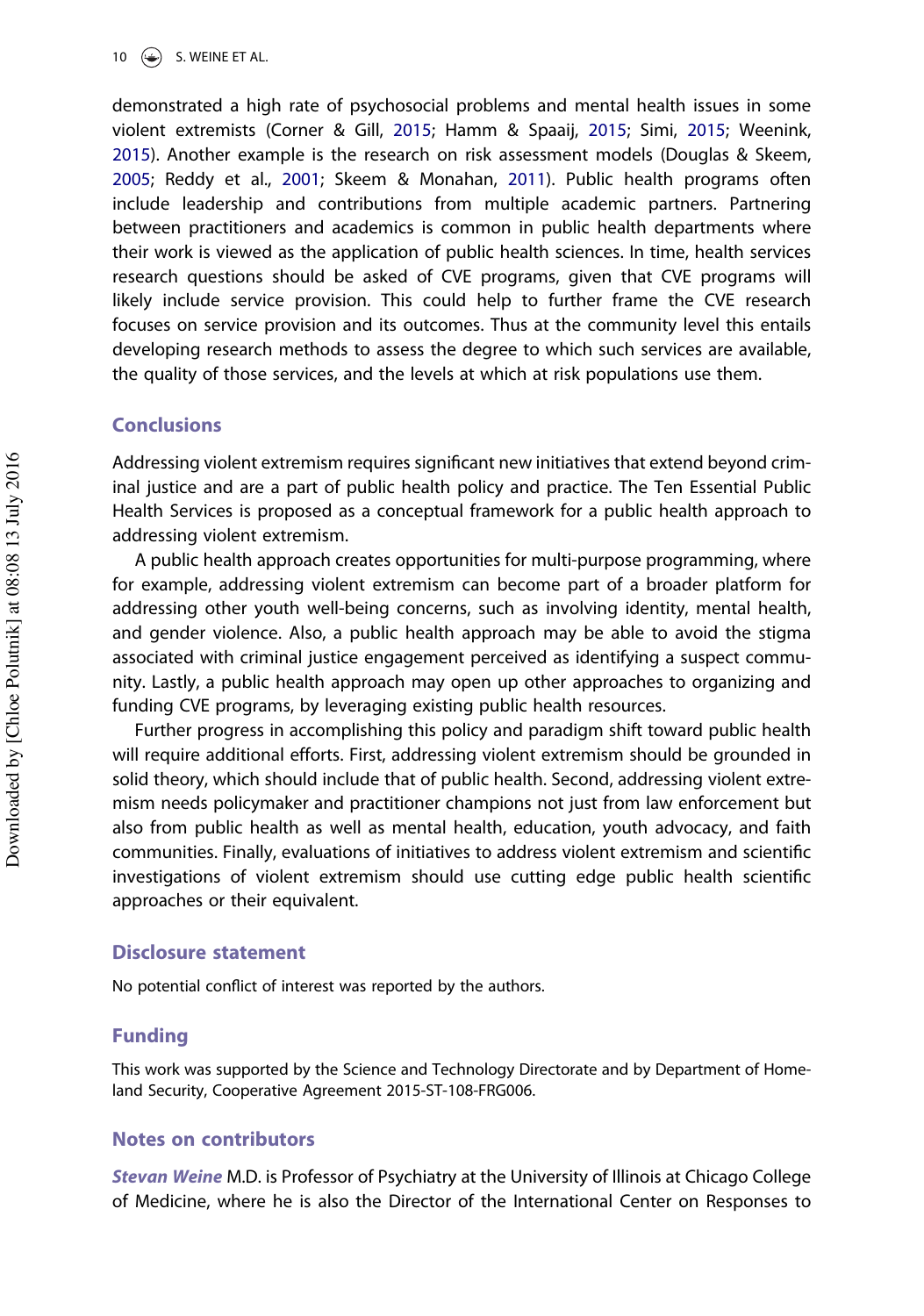Catastrophes and the Director of Global Health Research Training at the Center for Global Health. Weine is author of When History is a Nightmare: Lives and Memories of Ethnic Cleansing in Bosnia-Herzegovina (Rutgers, 1999) and Testimony and Catastrophe: Narrating the Traumas of Political Violence (Northwestern, 2006). His scholarly work focuses on the impact of trauma and migration on families and communities. For over 20 years he has been conducting research both with refugees in the U.S. and in post-conflict countries, focused on mental health, health, and countering violent extremism. His research mission is to develop, implement, and evaluate psychosocial interventions that are feasible, acceptable, and effective with respect to the complex real-life contexts where migrants and refugees live.

David P. Eisenman (B.A., University of Pennsylvania, M.D., Albert Einstein College of Medicine, M.S.H.S., UCLA School of Public Health) is the Director of the UCLA Center for Public Health and Disasters (CPHD) and Associate Professor of Medicine and Public Health at UCLA. Prior to coming to UCLA, he was the Associate Director of the Bellevue/NYU Program for Survivors of Torture and Assistant Professor of Medicine at the New York University School of Medicine. He holds appointments in the UCLA School of Public Health and the RAND Corporation where he has researched how to improve community resilience to disasters, how to understand the correlates and social distribution of resilience among different groups (e.g., poor vs. wealthy), and how to assess and treat the health effects of disasters and trauma.

Janni Kinsler is an Assistant Professional Researcher in the Division of General Internal Medicine and Health Services Research at UCLA, and a Lecturer in the Department of Preventive Medicine at University of Southern California. She specializes in program development and evaluation. Over the past 17 years, she has been the project evaluator on several national and international grants. Since 2002, she has been an evaluation specialist on several HIV-related programs targeting disadvantaged populations in Los Angeles County using both qualitative and quantitative research methods. Between 2002 and 2009, she managed the development, implementation, and evaluation of four HIV/AIDS and immunization-related projects in Los Angeles; and oversaw the development and evaluation of a multi-site (California, Washington, Arizona) project, which partnered elementary school students with pharmacy students that promoted problem-solving skills and the scientific method.

Deborah C. Glik, Sc.D. FAAHB, is a Full Professor at the UCLA Fielding School of Public Health. She received her B.A. from Barnard College, served in the Peace Corps in Togo, West Africa, and completed her doctorate in behavioral sciences and public health at Johns Hopkins University in 1985. She taught at the University of South Carolina before joining UCLA in 1991. She specializes in the planning, and assessment and evaluation of public health education campaigns, material development and popular media projects. She is skilled in the planning, implementation and evaluation of public health education campaigns, materials development and using popular media for health communication. Her program evaluation expertise comprises both quantitative and qualitative research designs. She has over 35 years of experience in conducting research on health behavior change, health communications, formative research, health and media issues, and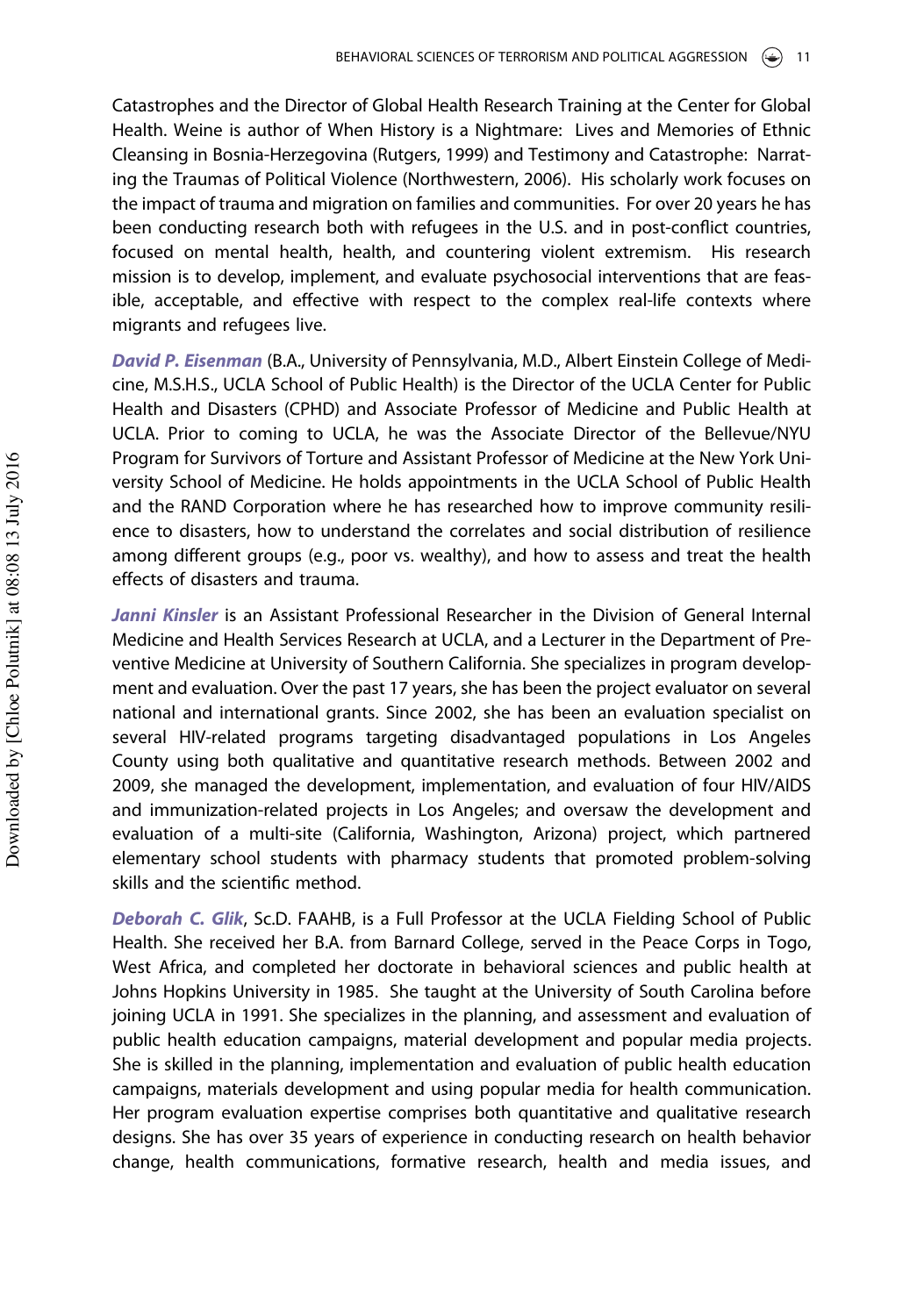<span id="page-12-0"></span>program evaluation in a variety of settings. At present she has funded research and practice projects in both domestic and global contexts.

Chloe Polutnik is a Research Coordinator Department of Psychiatry at the University of Illinois at Chicago. She received an MPH with a global health concentration in the Community Health Sciences Division from the University of Illinois at Chicago in May 2012. Her work focuses on refugees and migrants, community resilience, prevention and intervention, radicalization, and HIV transmission. She has expertise in qualitative data collection and analysis, ethnography, scientific writing, and mixed methods.

# **References**

- Atrash, K., & Carpentier, R. [\(2012](#page-4-0)). The evolving role of public health in the delivery of health care. Journal of Human Growth and Development, 22(3), 396–399.
- Bhui, K., Everitt, B., & Jones, E. ([2014](#page-5-0)). Might depression, psychosocial adversity, and limited social assets explain vulnerability to and resistance against violent radicalisation? PLoS ONE, 9(9), 1–10. [DOI:http://dx.doi.org/10.1371/journal.pone.0105918](http://dx.doi.org/10.1371/journal.pone.0105918)
- Bhui, K. S., Hicks, M. H., Lashley, M., & Jones, E. ([2012](#page-4-0)). A public health approach to understanding and preventing violent radicalization. BMC Medicine, 10(1), 1–8.
- Bronfenbrenner, U. [\(1988\)](#page-6-0). Interacting systems in human development. Research paradigms: Present and future. In N. Bolger, A. Caspi, G. Downey, & M. Moorehouse (Eds.), Persons in context: Developmental processes (pp. 25–49). Cambridge: Cambridge University Press.
- CDC. [\(2010\)](#page-6-0). 10 Essential public health services. National Public Health Performance Standards Program. Retrieved from <http://www.cdc.gov/nphpsp/essentialServices.html>
- Cloward, R. A., & Ohlin, L. E. ([2013](#page-6-0)). Delinquency and opportunity: A study of delinquent gangs (Vol. 6). London: Routledge.
- Corner, E., & Gill, P. ([2015\)](#page-5-0). A false dichotomy? Mental illness and lone-actor terrorism. Law and Human Behavior, 39(1), 23–34.
- Department of Justice. ([2015](#page-2-0)). Pilot programs are key to our countering violent extremism efforts. Department of Justice. Retrieved from [http://www.justice.gov/opa/blog/pilot-programs-are-key](http://www.justice.gov/opa/blog/pilot-programs-are-key-our-countering-violent-extremism-efforts)[our-countering-violent-extremism-efforts](http://www.justice.gov/opa/blog/pilot-programs-are-key-our-countering-violent-extremism-efforts)
- Douglas, K. S., & Skeem, J. L. [\(2005](#page-10-0)). Violence risk assessment: Getting specific about being dynamic. Psychology, Public Policy, and Law, 11(3), 347–383.
- Glik, D. [\(2007\)](#page-8-0). Risk Communication for Public Health Emergencies. Annual Reviews of Public Health, 28, 33–54.
- Hamm, M. S., & Spaaij, R. [\(2015\)](#page-5-0). Lone wolf terrorism in America: Using knowledge of radicalization pathways to forget prevention strategies. Department of Justice. Retrieved from [https://www.ncjrs.gov/](https://www.ncjrs.gov/pdffiles1/nij/grants/248691.pdf) pdffi[les1/nij/grants/248691.pdf](https://www.ncjrs.gov/pdffiles1/nij/grants/248691.pdf)
- HM Government. ([2015](#page-5-0)). Working together to safeguard children: A guide to inter-agency working to safeguard and promote the welfare of children. Department of Education. Retrieved from [https://www.gov.uk/government/uploads/system/uploads/attachment\\_data/](https://www.gov.uk/government/uploads/system/uploads/attachment_data/file/419595/Working_Together_to_Safeguard_Children.pdf)file/419595/Working\_ [Together\\_to\\_Safeguard\\_Children.pdf](https://www.gov.uk/government/uploads/system/uploads/attachment_data/file/419595/Working_Together_to_Safeguard_Children.pdf)
- ICG. ([2015\)](#page-6-0). The Los Angeles framework for countering violent extremism. Retrieved from [https://www.](https://www.dhs.gov/sites/default/files/publications/Los20Angeles20Framework20for20CVE-Full%20Report.pdf) dhs.gov/sites/default/fi[les/publications/Los20Angeles20Framework20for20CVE-Full%20Report.pdf](https://www.dhs.gov/sites/default/files/publications/Los20Angeles20Framework20for20CVE-Full%20Report.pdf)
- Khan, H. ([2015](#page-1-0)). Why countering extremism fails: Washington's top-down approach to prevention is flawed. Foreign Affairs. Retrieved from [https://www.foreignaffairs.com/articles/united-states/](https://www.foreignaffairs.com/articles/united-states/2015-02-18/why-countering-extremism-fails) [2015-02-18/why-countering-extremism-fails](https://www.foreignaffairs.com/articles/united-states/2015-02-18/why-countering-extremism-fails)
- LAH. [\(2009\)](#page-3-0). Life after hate. Case study report. Institute for Strategic Dialogue. Retrieved from [https://](https://www.counterextremism.org/resources/details/id/468/life-after-hate) [www.counterextremism.org/resources/details/id/468/life-after-hate](https://www.counterextremism.org/resources/details/id/468/life-after-hate)
- Montgomery, S., & Koumpilova, M. ([2016](#page-2-0)). Terrorist suspects will test deradicalization program. Star Tribune. Retrieved from [http://www.startribune.com/judge-orders-de-radicalization-study-for-4](http://www.startribune.com/judge-orders-de-radicalization-study-for-4-terror-defendants/370806141/) [terror-defendants/370806141/](http://www.startribune.com/judge-orders-de-radicalization-study-for-4-terror-defendants/370806141/)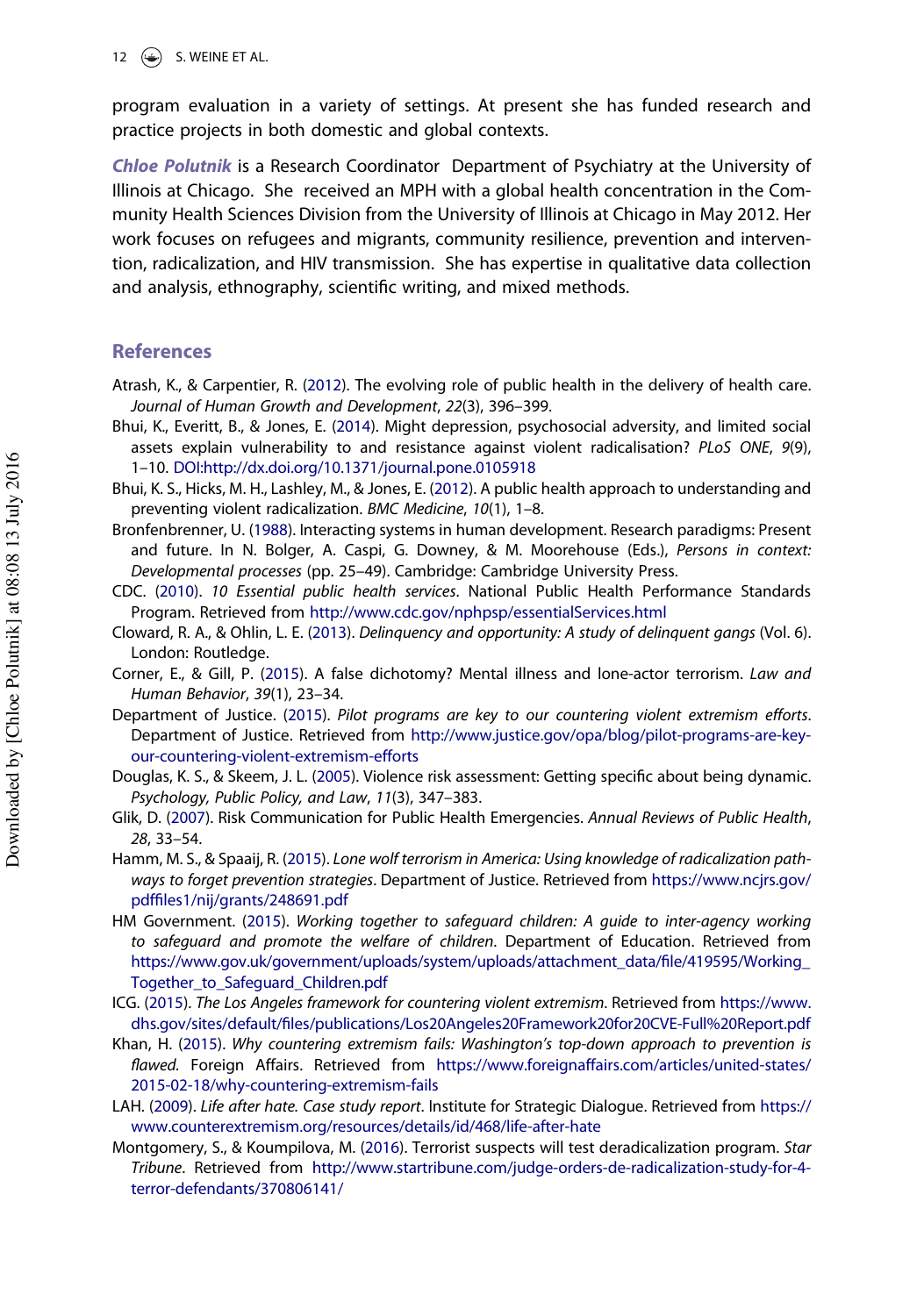- <span id="page-13-0"></span>Muslim Public Affairs Council. ([2014\)](#page-3-0). Safe spaces initiatives: Tools for developing healthy communities. Los Angeles, CA: Muslim Public Affairs Council. Retrieved from [http://www.mpac.org/assets/docs/](http://www.mpac.org/assets/docs/2014/MPACSafe-Spaces-full.pdf) [2014/MPACSafe-Spaces-full.pdf](http://www.mpac.org/assets/docs/2014/MPACSafe-Spaces-full.pdf)
- O'Connell, M. E., Boat, T., & Warner, K. E. ([2009\)](#page-3-0). Defining the scope of prevention. In M. E. O'Connell, T. Boat, & K. E. Warner (Eds.), Preventing mental, emotional, and behavioral disorders among young people (pp. 59–69). Washington, DC: National Academies Press.
- Osman, A. [\(2013](#page-4-0)). A review: The terror factory and the FBIs manufactured war on terrorism. The CAIR for New York Blog. Retrieved from [https://cair-ny.org/blog/a\\_review\\_the\\_terror\\_factory\\_\\_the\\_fbis\\_](https://cair-ny.org/blog/a_review_the_terror_factory__the_fbis_manufactured_war_on_terrorism.html) [manufactured\\_war\\_on\\_terrorism.html](https://cair-ny.org/blog/a_review_the_terror_factory__the_fbis_manufactured_war_on_terrorism.html)
- Powell, T., Hanfling, D., & Gostin, L. O. ([2012\)](#page-4-0). Emergency preparedness and public health: The lessons of Hurricane Sandy. JAMA, 308(24), 2569–2570.
- Public Health Agency of Canada. ([2012\)](#page-7-0). What is the population health approach? Public Health Agency of Canada. Retrieved from <http://www.phac-aspc.gc.ca/ph-sp/approach-approche/index-eng.php>
- Reddy, M., Borum, R., Berglund, J., Vossekuil, B., Fein, R., & Modzeleski, W. [\(2001\)](#page-10-0). Evaluating risk for targeted violence in schools: Comparing risk assessment, threat assessment, and other approaches. Psychology in the Schools, 38(2), 157–172.
- Ritter, N. ([2009](#page-4-0)). CeaseFire: A public health approach to reduce shootings and killings. National Institute of Justice Journal, 264, 20–25.
- Romaniuk, P. [\(2015\)](#page-2-0). Does CVE work? Lessons learned from the global effort to counter violent extremism. Global Center on Cooperative Security. Retrieved from [http://www.globalcenter.org/wp](http://www.globalcenter.org/wp-content/uploads/2015/09/Does-CVE-Work_2015.pdf)[content/uploads/2015/09/Does-CVE-Work\\_2015.pdf](http://www.globalcenter.org/wp-content/uploads/2015/09/Does-CVE-Work_2015.pdf)
- Schanzer, D., Kurzman, C., Toliver, J., & Miller, E. ([2016](#page-2-0)). The challenge and promise of using community policing strategies to prevent violent extremism: A call for community partnerships with law enforcement to enhance public safety (Final Report. U.S. Department of Justice. 2012-ZA-BX-0002).
- Silk, D. [\(2012\)](#page-2-0). Community policing to prevent violent extremism. FBI Law Enforcement Bulletin. Retrieved from <https://leb.fbi.gov/2012/october/community-policing-to-prevent-violent-extremism>
- Simi, P. [\(2015, April](#page-5-0)). Trauma as a precursor to violent extremism. Research Brief, National Consortium for the Study of Terrorism and Responses to Terrorism. Retrieved from [https://www.start.umd.edu/](https://www.start.umd.edu/pubs/START_CSTAB_TraumaAsPrecursortoViolentExtremism_April2015.pdf) [pubs/START\\_CSTAB\\_TraumaAsPrecursortoViolentExtremism\\_April2015.pdf](https://www.start.umd.edu/pubs/START_CSTAB_TraumaAsPrecursortoViolentExtremism_April2015.pdf)
- Skeem, J. L., & Monahan, J. [\(2011\)](#page-10-0). Current directions in violence risk assessment. Current Directions in Psychological Science, 20(1), 38–42.
- Stokols, D. ([1992](#page-6-0)). Establishing and maintaining healthy environments: Toward a social ecology of health promotion. American Psychologist, 47, 6–22.
- Stokols, D. [\(1996\)](#page-6-0). Translating social ecological theory into guidelines for community health promotion. American Journal of Health Promotion, 10, 282–298.
- Stokols, D., Lejano, R., & Hipp, J. ([2013](#page-6-0)). Enhancing the resilience of human-environment systems: A social ecological perspective. Ecology & Society, 18(1), 7.
- Thomas, P. [\(2008\)](#page-3-0). Kirklees "Preventing violent extremism", Pathfinder: Issues and Learning From the First Year. Retrieved from [http://eprints.hud.ac.uk/16708/1/Kirklees\\_Preventing\\_Violent\\_](http://eprints.hud.ac.uk/16708/1/Kirklees_Preventing_Violent_Extremism_Evaluation_2008.pdf) [Extremism\\_Evaluation\\_2008.pdf](http://eprints.hud.ac.uk/16708/1/Kirklees_Preventing_Violent_Extremism_Evaluation_2008.pdf)
- USAID. ([2011](#page-1-0)). The development response to violent extremism and insurgency: Putting principles into practice. USAID Policy. Retrieved from [https://www.usaid.gov/sites/default/](https://www.usaid.gov/sites/default/files/documents/1870/VEI_Policy_Final.pdf)files/documents/ [1870/VEI\\_Policy\\_Final.pdf](https://www.usaid.gov/sites/default/files/documents/1870/VEI_Policy_Final.pdf)
- Weenink, A. W. [\(2015\)](#page-5-0). Behavioral problems and disorders among radicals in police files. Perspectives on Terrorism, 9(2). Retrieved from [http://www.terrorismanalysts.com/pt/index.php/pot/article/](http://www.terrorismanalysts.com/pt/index.php/pot/article/view/416/html) [view/416/html](http://www.terrorismanalysts.com/pt/index.php/pot/article/view/416/html)
- Weine, S. ([2013a](#page-2-0)). Family and community capacities among US minorities: A key to preventing violent extremism, DHS, 2013–2016.
- Weine, S. ([2013b](#page-2-0)). Transnational crimes among Somali-Americans: Convergences of radicalization and trafficking, NIJ 2013-ZA-BX-0008, 2013–2016.
- Weine, S. [\(2015a\)](#page-2-0). Understanding communities' attitudes towards CVE. Research Brief, National Consortium for the Study of Terrorism and Responses to Terrorism, Department of Homeland Security. Retrieved from [http://www.start.umd.edu/pubs/STARTResearchBrief\\_Understanding](http://www.start.umd.edu/pubs/STARTResearchBrief_UnderstandingCommunitiesAttitudesTowardCVE_Feb2015.pdf) [CommunitiesAttitudesTowardCVE\\_Feb2015.pdf](http://www.start.umd.edu/pubs/STARTResearchBrief_UnderstandingCommunitiesAttitudesTowardCVE_Feb2015.pdf)